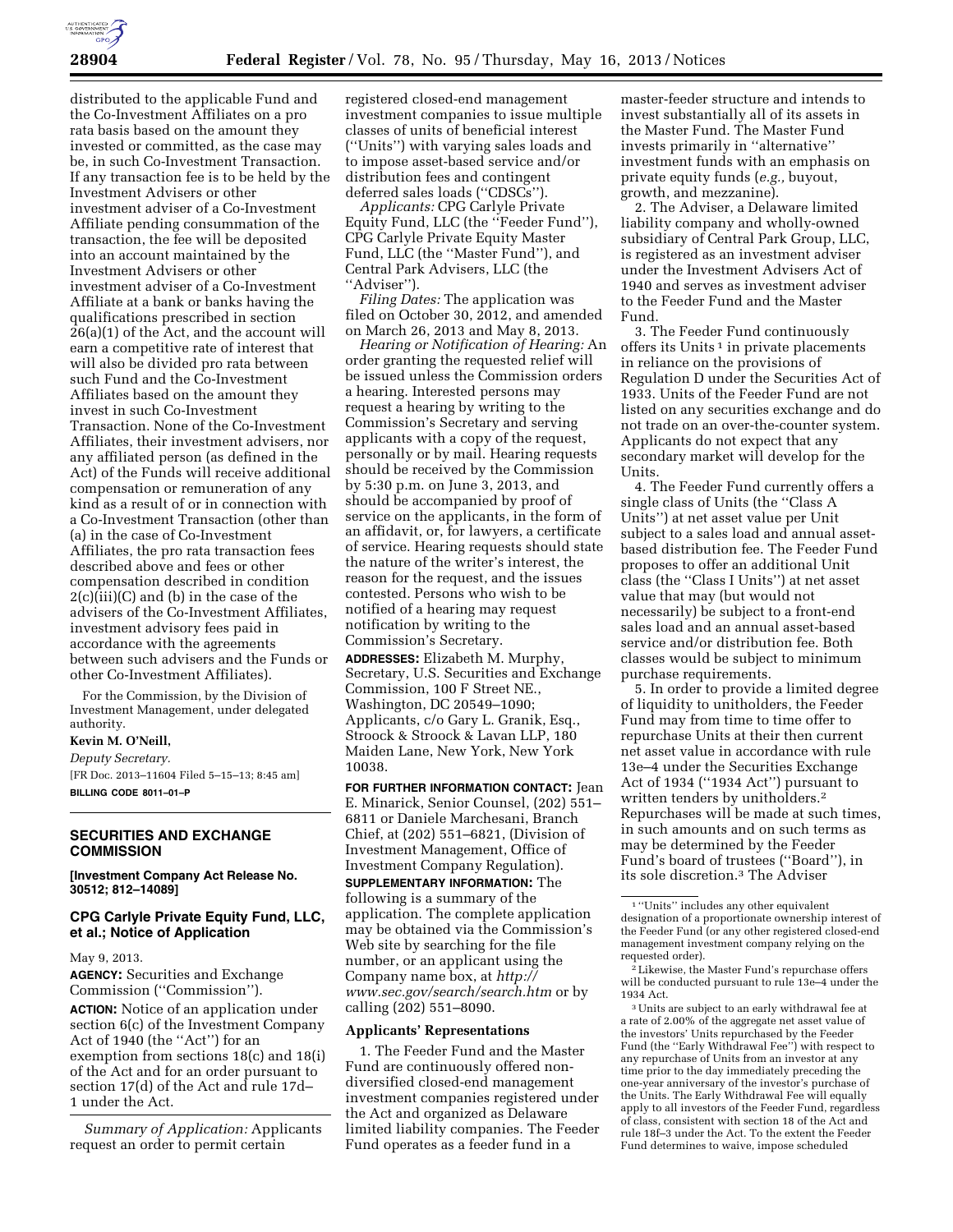anticipates to recommend that the Board of the distribution of open-end authorize the Feeder Fund to offer to repurchase Units from unitholders quarterly.

6. Applicants request that the order also apply to any other continuously offered registered closed-end management investment company existing now or in the future for which the Adviser, or any entity controlling, controlled by, or under common control with the Adviser acts as investment adviser, and which provides periodic liquidity with respect to its Units through tender offers conducted in compliance with rule 13e–4 under the 1934 Act.4

7. Applicants represent that any assetbased service and/or distribution fees will comply with the provisions of rule 2830(d) of the Conduct Rules of the National Association of Securities Dealers, Inc. (''NASD Conduct Rule 2830'') as if that rule applied to the Feeder Fund.5 Applicants also represent that the Feeder Fund will disclose in its Confidential Memorandum, the fees, expenses and other characteristics of each class of Units offered for sale by the Confidential Memorandum, as is required for open-end, multiple class funds under Form N–1A. As is required for open-end funds, the Feeder Fund will disclose its expenses in unitholder reports, and disclose any arrangements that result in breakpoints in or elimination of sales loads in its Confidential Memorandum.6 The Feeder Fund will also comply, and will contractually require its placement agency to comply, with any requirements that may be adopted by the Commission or FINRA regarding disclosure at the point of sale and in transaction confirmations about the costs and conflicts of interest arising out

5All references to NASD Conduct Rule 2830 include any successor or replacement rule that may be adopted by the Financial Industry Regulatory Authority (''FINRA''). Any Fund or Adviser presently intending to rely on the order requested in this application is listed as an applicant.

6*See* Shareholder Reports and Quarterly Portfolio Disclosure of Registered Management Investment Companies, Investment Company Act Release No. 26372 (Feb. 27, 2004) (adopting release) (requiring open-end investment companies to disclose fund expenses in shareholder reports); and Disclosure of Breakpoint Discounts by Mutual Funds, Investment Company Act Release No. 26464 (June 7, 2004) (adopting release) (requiring open-end investment companies to provide prospectus disclosure of certain sales load information).

investment company shares, and regarding Confidential Memorandum disclosure of sales loads and revenue sharing arrangements as if those requirements applied to the Feeder Fund.7

8. The Feeder Fund will allocate all expenses incurred by it among the various classes of Units based on the net assets of the Feeder Fund attributable to each class, except that the net asset value and expenses of each class will reflect distribution fees, service fees, and any other incremental expenses of that class. Expenses of a Feeder Fund allocated to a particular class of Units will be borne on a pro rata basis by each outstanding Unit of that class. Applicants state that the Feeder Fund will comply with the provisions of rule 18f–3 under the Act as if it were an open-end investment company.

9. In the event the Feeder Fund imposes a CDSC, the applicants will comply with the provisions of rule 6c– 10 under the Act, as if that rule applied to closed-end management investment companies. With respect to any waiver of, scheduled variation in, or elimination of the CDSC, the Feeder Fund will comply with rule 22d–1 under the Act as if the Feeder Fund were an open-end investment company.

# **Applicants' Legal Analysis**

## *Multiple Classes of Units*

1. Section 18(c) of the Act provides, in relevant part, that a closed-end investment company may not issue or sell any senior security if, immediately thereafter, the company has outstanding more than one class of senior security. Applicants state that the creation of multiple classes of Units of the Feeder Fund may be prohibited by section 18(c). Section 18(i) of the Act provides that each share of stock issued by a registered management investment company will be a voting stock and have equal voting rights with every other outstanding voting stock. Applicants state that permitting multiple classes of Units of the Feeder Fund may violate section 18(i) of the Act because each class would be entitled to exclusive voting rights with respect to matters solely related to that class.

2. Section 6(c) of the Act provides that the Commission may exempt any person, security or transaction or any

class or classes of persons, securities or transactions from any provision of the Act, or from any rule under the Act, if and to the extent such exemption is necessary or appropriate in the public interest and consistent with the protection of investors and the purposes fairly intended by the policy and provisions of the Act. Applicants request an exemption under section 6(c) from sections 18(c) and 18(i) to permit the Feeder Fund to issue multiple classes of Units.8

3. Applicants submit that the proposed allocation of expenses and voting rights among multiple classes is equitable and will not discriminate against any group or class of unitholders. Applicants submit that the proposed arrangements would permit the Feeder Fund to facilitate the distribution of its Units and provide investors with a broader choice of unitholder options. Applicants assert that the proposed closed-end investment company multiple class structure does not raise the concerns underlying section 18 of the Act to any greater degree than open-end investment companies' multiple class structures that are permitted by rule 18f–3 under the Act. Applicants state that the Feeder Fund will comply with the provisions of rule 18f–3 as if it were an open-end investment company.

### *CDSCs*

4. Applicants believe that the requested relief meets the standards of section 6(c) of the Act. Rule 6c–10 under the Act permits open-end investment companies to impose CDSCs, subject to certain conditions. Applicants state that any CDSC imposed by the Feeder Fund will comply with rule 6c–10 under the Act as if the rule were applicable to closed-end investment companies. The Feeder Fund also will disclose CDSCs in accordance with the requirements of Form N–1A concerning CDSCs as if the Feeder Fund were an open-end investment company. Applicants further state that the Feeder Fund will apply the CDSC (and any waivers or scheduled variations of the CDSC) uniformly to all unitholders in a given class and consistently with the requirements of rule 22d–1 under the Act.

*Asset-Based Service and/or Distribution Fees* 

5. Section 17(d) of the Act and rule 17d–1 under the Act prohibit an

variations of, or eliminate the Early Withdrawal Fee, it will comply with the requirements of rule 22d–1 under the Act as if it were a CDSC and such waiver, scheduled variation or elimination will apply uniformly to all unitholders of the Feeder Fund.

<sup>4</sup>The Feeder Fund and any other entity relying on the requested relief will do so in a manner consistent with the terms and conditions of the application.

<sup>7</sup>*See, e.g.,* Confirmation Requirements and Point of Sale Disclosure Requirements for Transactions in Certain Mutual Funds and Other Securities, and Other Confirmation Requirement Amendments, and Amendments to the Registration Form for Mutual Funds, Investment Company Act Release No. 26341 (Jan. 29, 2004) (proposing release).

<sup>8</sup>The Master Fund will not issue multiple classes of its units and is an applicant because of the master-feeder structure.